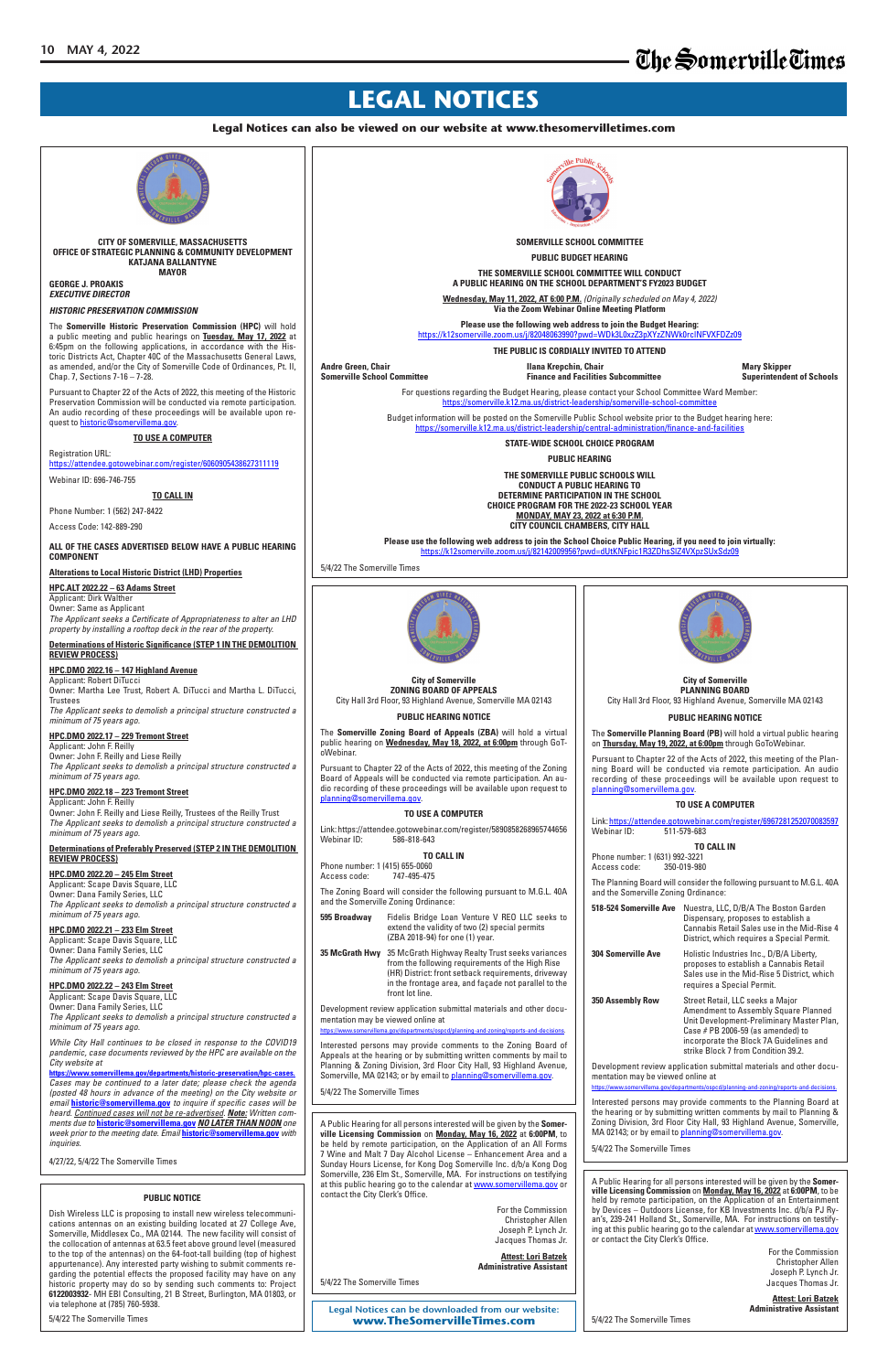**TO PLACE LEGAL ADVERTISMENTS IN THE SOMERVILLE TIMES, CONTACT US BY 12 PM MONDAY PHONE: 857-488-5138**

## **LEGAL NOTICES**

## **Legal Notices can also be viewed on our website at www.thesomervilletimes.com**

publicly opened and read aloud.

*The School Committee of the City of Somerville reserves the right to reject any or all bids or any part or parts thereof, waive any minor informality in the Bid process and to award the Contract that is deemed to be in the best interest of the City of Somerville School Department.*

Please contact Leah Arredondo (larredondo@k12.somerville.ma.us) or call 617-629-5218 to receive the proposal and register as a proposal vendor.

**Francis Gorski Chief Financial Officer Somerville Public Schools**

5/4/22 The Somerville Times

**2022** at the Finance Office Somerville School Department, 8 Bonair Street, Somerville, MA 02145 at which time and place they shall be 4:30 p.m. All Proposals shall be filed no later than 4:00 p.m. on **Tuesday, May 24,** 

**2022** at the Finance Office, Somerville School Department, 8 Bonair Street, Somerville, MA 02145. There will be a Proposal review including possible interviews with the finalists.

*The School Committee of the City of Somerville reserves the right to reject any or all bids or any part or parts thereof, waive any minor informality in the Bid process and to award the Contract that is deemed to be in the best interest of the City of Somerville School Department.*

> **Francis Gorski Chief Financial Officer Somerville Public Schools**

5/4/22 The Somerville Times

| THE COMMONWEALTH OF MASSACHUSETTS<br><b>City of Somerville</b><br>OFFICE OF THE COLLECTOR OF TAXES                                                                                                                                                                                                                                                                                                                                                                                                                                                                                                                                                                                                                |                                                                                                                                                                                                                                                                                                                                                                                                                                                                                                                                                                                                                                                                                             |                                                                                                                                                                                                                                                                                                                                                                                                                                                                                                                                                                                                                                                                                                        |
|-------------------------------------------------------------------------------------------------------------------------------------------------------------------------------------------------------------------------------------------------------------------------------------------------------------------------------------------------------------------------------------------------------------------------------------------------------------------------------------------------------------------------------------------------------------------------------------------------------------------------------------------------------------------------------------------------------------------|---------------------------------------------------------------------------------------------------------------------------------------------------------------------------------------------------------------------------------------------------------------------------------------------------------------------------------------------------------------------------------------------------------------------------------------------------------------------------------------------------------------------------------------------------------------------------------------------------------------------------------------------------------------------------------------------|--------------------------------------------------------------------------------------------------------------------------------------------------------------------------------------------------------------------------------------------------------------------------------------------------------------------------------------------------------------------------------------------------------------------------------------------------------------------------------------------------------------------------------------------------------------------------------------------------------------------------------------------------------------------------------------------------------|
| <b>NOTICE OF TAX TAKING</b>                                                                                                                                                                                                                                                                                                                                                                                                                                                                                                                                                                                                                                                                                       |                                                                                                                                                                                                                                                                                                                                                                                                                                                                                                                                                                                                                                                                                             |                                                                                                                                                                                                                                                                                                                                                                                                                                                                                                                                                                                                                                                                                                        |
| TO THE OWNERS OF THE HEREINAFTER DESCRIBED LAND AND TO ALL OTHERS CONCERNED: YOU ARE HEREBY NOTIFIED THAT on Thursday the 19th day of May, 2022, at 8:30 a.m., at the Treasury, City Hall, 93 Highland<br>Ave, Somerville, MA 02143, pursuant to the provisions of General Laws, Chapter 60, Section 53, and by virtue of the authority vested in me as Collector of Taxes. It is my intention to take for the City of Somerville the fo<br>parcels of land for non-payment of the taxes due thereon, with interest and an incidental expenses and costs to the date of taking, unless the same shall have been paid before that date.<br>Linda Dubuque, Treasurer/Collector of Taxes.                            |                                                                                                                                                                                                                                                                                                                                                                                                                                                                                                                                                                                                                                                                                             |                                                                                                                                                                                                                                                                                                                                                                                                                                                                                                                                                                                                                                                                                                        |
| LOCATION OF PROPERTY: 70 PARK ST #23<br>ASSESSED & CURRENT OWNER(S): LUO TUOPING & YUAN YUAN,<br>TRUSTEES OF THE LUO FAMILY NOMINEE TRUST<br>PARCEL ID: 054F00016000023<br>DEMAND: July 16, 2020<br>ALT. PARCELS/TAX ACCOUNT: 20078580<br>DESCRIPTION OF LAND & TITLE REFERENCE: A condominium, situated<br>at 70 Park Street, Unit 23 and recorded at Middlesex South Registry of<br>Deeds Book: 69958, Page: 007<br>Fiscal Year 2020 Taxes Remaining Unpaid<br>\$1,891.85<br>Interest to Date of Taking<br>\$558.11<br>Incidental Expenses and Costs to Date of Taking<br>\$225.00<br><b>Total for which Land will be Taken</b><br>\$2,674.96<br>5/4/22 The Somerville Times                                    | LOCATION OF PROPERTY: 38 ALBION ST<br>ASSESSED & CURRENT OWNER(S): MUSELLO DAMIAN R.<br>DEMAND: July 16, 2020<br>PARCEL ID: 042C00019000000<br>ALT. PARCELS/TAX ACCOUNT: 02049068<br>DESCRIPTION OF LAND & TITLE REFERENCE: A parcel of land with any<br>building thereon, containing approximately 2,839 square feet and being<br>part of the premises recorded at Middlesex South Registry of Deeds<br>Book: 24507, Page: 160<br>Fiscal Year 2020 Taxes Remaining Unpaid<br>\$1,622.71<br>\$439.29<br>Interest to Date of Taking<br>Incidental Expenses and Costs to Date of Taking<br>\$225.00<br><b>Total for which Land will be Taken</b><br>\$2,287.00<br>5/4/22 The Somerville Times | <b>LOCATION OF PROPERTY: 16 WOODBINE ST</b><br>ASSESSED & CURRENT OWNER(S): ARDOLINO MARK R & JILL T<br>DEMAND: July 16, 2020<br>PARCEL ID: 042G00007000000<br>ALT. PARCELS/TAX ACCOUNT: 20665070<br>DESCRIPTION OF LAND & TITLE REFERENCE: A parcel of land with any<br>building thereon, containing approximately 5,005 square feet and being<br>part of the premises recorded at Middlesex South Registry of Deeds<br>Book: 30335, Page: 383<br>Fiscal Year 2020 Taxes Remaining Unpaid<br>\$712.17<br>\$21.85<br>Interest to Date of Taking<br>Incidental Expenses and Costs to Date of Taking<br>\$225.00<br><b>Total for which Land will be Taken</b><br>\$959.02<br>5/4/22 The Somerville Times |
| <b>LOCATION OF PROPERTY: 10 HILLSIDE CIR #1</b><br>ASSESSED & CURRENT OWNER(S): GAO NAISI<br>PARCEL ID: 038A00046000001<br>DEMAND: July 16, 2020<br>ALT. PARCELS/TAX ACCOUNT: 20130460<br>DESCRIPTION OF LAND & TITLE REFERENCE: A condominium, situated<br>at 10 Hillside Circle, Unit 1 and recorded at Middlesex South Registry of<br>Deeds Book: 65951, Page: 459<br>Fiscal Year 2020 Taxes Remaining Unpaid<br>\$2,173,66<br><b>\$642.03</b><br>Interest to Date of Taking<br>Incidental Expenses and Costs to Date of Taking<br>\$225.00<br><b>Total for which Land will be Taken</b><br>\$3,040.69<br>5/4/22 The Somerville Times                                                                          | LOCATION OF PROPERTY: 135 ALBION ST #1<br>ASSESSED & CURRENT OWNER(S): TANNENBAUM GRACE<br>PARCEL ID: 034C00045000001<br>DEMAND: July 16, 2020<br>ALT. PARCELS/TAX ACCOUNT: 20080120<br>DESCRIPTION OF LAND & TITLE REFERENCE: A condominium, situated<br>at 135 Albion Street, Unit 1 and recorded at Middlesex South Registry of<br>Deeds Book: 65554, Page: 174<br>Fiscal Year 2020 Taxes Remaining Unpaid<br>\$1,441.24<br>\$391.40<br>Interest to Date of Taking<br>Incidental Expenses and Costs to Date of Taking<br>\$225.00<br><b>Total for which Land will be Taken</b><br>\$2,057.64<br>5/4/22 The Somerville Times                                                              | LOCATION OF PROPERTY: 390 BROADWAY #25<br>ASSESSED & CURRENT OWNER(S): WANG YIHUA<br>PARCEL ID: 048B00006000025<br>DEMAND: July 16, 2020<br>ALT. PARCELS/TAX ACCOUNT: 02053060<br>DESCRIPTION OF LAND & TITLE REFERENCE: A condominium, situated<br>at 390 Broadway, Unit 25 and recorded at Middlesex South Registry of<br>Deeds Book: 61167, Page: 399<br>Fiscal Year 2020 Taxes Remaining Unpaid<br>\$1,656.23<br>\$487.93<br>Interest to Date of Taking<br>Incidental Expenses and Costs to Date of Taking<br>\$225.00<br><b>Total for which Land will be Taken</b><br>\$2,369.16<br>5/4/22 The Somerville Times                                                                                   |
| <b>LOCATION OF PROPERTY: 0 PERRY ST</b><br>ASSESSED OWNER(S): RATNER RICHARD<br><b>CURRENT OWNER(S): 49 PERRY LLC</b><br>DEMAND: July 16, 2020<br>PARCEL ID: 065A00074000000<br>ALT. PARCELS/TAX ACCOUNT: 20667050<br>DESCRIPTION OF LAND & TITLE REFERENCE: A parcel of land with any<br>building thereon, containing approximately 2,720 square feet and being<br>part of the premises recorded at Middlesex South Registry of Deeds<br>Book: 43440, Page: 020; Book: 73948, Page: 554<br>Fiscal Year 2020 Taxes Remaining Unpaid<br>\$506.63<br>Interest to Date of Taking<br>\$145.53<br>Incidental Expenses and Costs to Date of Taking<br>\$225.00<br><b>Total for which Land will be Taken</b><br>\$877.16 | LOCATION OF PROPERTY: 1 FITCHBURG ST #B352<br>ASSESSED & CURRENT OWNER(S): GUSTAFSON PIER<br>PARCEL ID: 115C0000100B352<br>DEMAND: July 16, 2020<br>ALT. PARCELS/TAX ACCOUNT: 89900145<br>DESCRIPTION OF LAND & TITLE REFERENCE: A condominium, situated<br>at 1 Fitchburg Street, Unit B352 and recorded at Middlesex South Reg-<br>istry of Deeds Book: 19836, Page: 188<br>Fiscal Year 2020 Taxes Remaining Unpaid<br>\$972.87<br>\$296.07<br>Interest to Date of Taking<br>Incidental Expenses and Costs to Date of Taking<br>\$225.00<br><b>Total for which Land will be Taken</b><br>\$1,493.94<br>5/4/22 The Somerville Times                                                        | <b>SOMERVILLE HOUSING AUTHORITY</b><br><b>30 Memorial Road</b><br>Somerville, Massachusetts 02145<br>Telephone (617) 625-1152<br>Fax (617) 628-7057 TDD (617) 628-8889<br><b>Request for Proposal</b><br><b>Rental Lease Agreement</b><br><b>Issued: Wednesday May 4, 2022</b><br>The Project and the Sponsor<br>The Somerville Housing Authority (SHA) has received a planning<br>grant award from the Commonwealth of Massachusetts, Depart-<br>ment of Housing and Community Development (DHCD), to undertake                                                                                                                                                                                       |
| 5/4/22 The Somerville Times                                                                                                                                                                                                                                                                                                                                                                                                                                                                                                                                                                                                                                                                                       |                                                                                                                                                                                                                                                                                                                                                                                                                                                                                                                                                                                                                                                                                             | a mixed-income redevelopment of Clarendon Housing Development,<br>a state-aided family public housing development. The redevelop-<br>ment will be carried out with the Preservation of Affordable Housing,<br>Redgate, and Somerville Community Corporation, the SHA's designat-<br>ed Developers. The resulting mixed-income community will require                                                                                                                                                                                                                                                                                                                                                   |
|                                                                                                                                                                                                                                                                                                                                                                                                                                                                                                                                                                                                                                                                                                                   | <b>CITY OF SOMERVILLE, MASSACHUSETTS</b><br><b>SCHOOL COMMITTEE</b>                                                                                                                                                                                                                                                                                                                                                                                                                                                                                                                                                                                                                         | the SHA to relocate approximately 75 families into apartments not<br>owned by the SHA.<br>The SHA is a public housing agency established by MGL c. 121B to<br>provide housing to low-income residents in the City of Somerville. The<br>SHA is not an agency of the City of Somerville; it owns and manages<br>1,415 Units throughout the City including family, elderly/disabled. In                                                                                                                                                                                                                                                                                                                  |
| CITY OF SOMERVILLE, MASSACHUSETTS<br><b>SCHOOL COMMITTEE</b><br><b>8 BONAIR STREET</b><br>SOMERVILLE, MA 02145<br><b>BID S2023-4</b><br>The School Committee of the City of Somerville invites sealed bids for:<br>A 2022 Fourteen (14) Passenger Activity Vehicle for the Somerville                                                                                                                                                                                                                                                                                                                                                                                                                             | <b>8 BONAIR STREET</b><br>SOMERVILLE, MA 02145<br>RFP# S2023-03<br>The School Committee of the City of Somerville invites sealed bids for:<br><b>CONSULTANT SERVICES FOR STUDENT ENROLLMENT</b><br><b>FORECASTING FOR SOMERVILLE PUBLIC SCHOOLS</b><br>Each Proposal shall be submitted in two separate sealed envelopes                                                                                                                                                                                                                                                                                                                                                                    | addition, the SHA administers a large rental assistance program (Sec-<br>tion 8, MRVP, & AHVP).<br><b>Scope of Services</b><br>The SHA seeks multiple owners of developments or single rental<br>units, proximate to Somerville, Massachusetts 02145 with preference<br>given to those apartments in Somerville, MA with available 1, 2-, &<br>3 - bedroom units that will be vacant Between May 2022 and October<br>2024, to enter into a master lease agreement (Attachment B) with the                                                                                                                                                                                                              |

A Public Hearing for all persons interested will be given by the **Somerville Licensing Commission** on **Monday, May 16, 2022** at **6:00PM**, to be held by remote participation, on the Application of an All Forms 7 Day Restaurant Alcohol License – Enhancement Area and an Entertainment by Devices – Indoors License, for Thai J&J LLC, d/b/a Siam Ginger Thai Cuisine, 22 Bow St., Somerville, MA. For instructions on testifying at this public hearing go to the calendar at www.somervillema.gov or contact the City Clerk's Office.

A Public Hearing for all persons interested will be given by the **Somerville Licensing Commission** on **Monday, May 16, 2022** at **6:00PM**, to be held by remote participation, on the Application of an Entertainment by Devices – Indoors & Outdoors License, for Life Alive Café LLC d/b/a Life Alive Organic Cafe, 40 Holland St., Somerville, MA. For instructions on testifying at this public hearing go to the calendar at www.somervillema.gov or contact the City Clerk's Office.

• 1-Bedroom units - FMR \$ 1,986 • 2-Bedroom units - FMR \$ 2,399

• 3-Bedroom units - FMR \$ 2,966

**To receive a full RFP Package please send a request via email to Kevin Bumpus at KevinB@sha-web.org on or after May 4th,2022. All questions should be directed to Kevin Bumpus at 617-625-1152 Ext. 321.**

**Completed proposals should be emailed to KevinB@sha-web.org no later than 1:00 PM on Monday June 6th,2022. Proposals may also be mailed to The Somerville Housing Authority, 30 Memorial Road, Somerville, Ma 02145 attention Kevin Bumpus.**

5/4/22 The Somerville Times

For the Commission Christopher Allen Joseph P. Lynch Jr. Jacques Thomas Jr.

**Attest: Lori Batzek Administrative Assistant**

5/4/22 The Somerville Times

For the Commission Christopher Allen Joseph P. Lynch Jr. Jacques Thomas Jr.

**Attest: Lori Batzek Administrative Assistant**

5/4/22 The Somerville Times